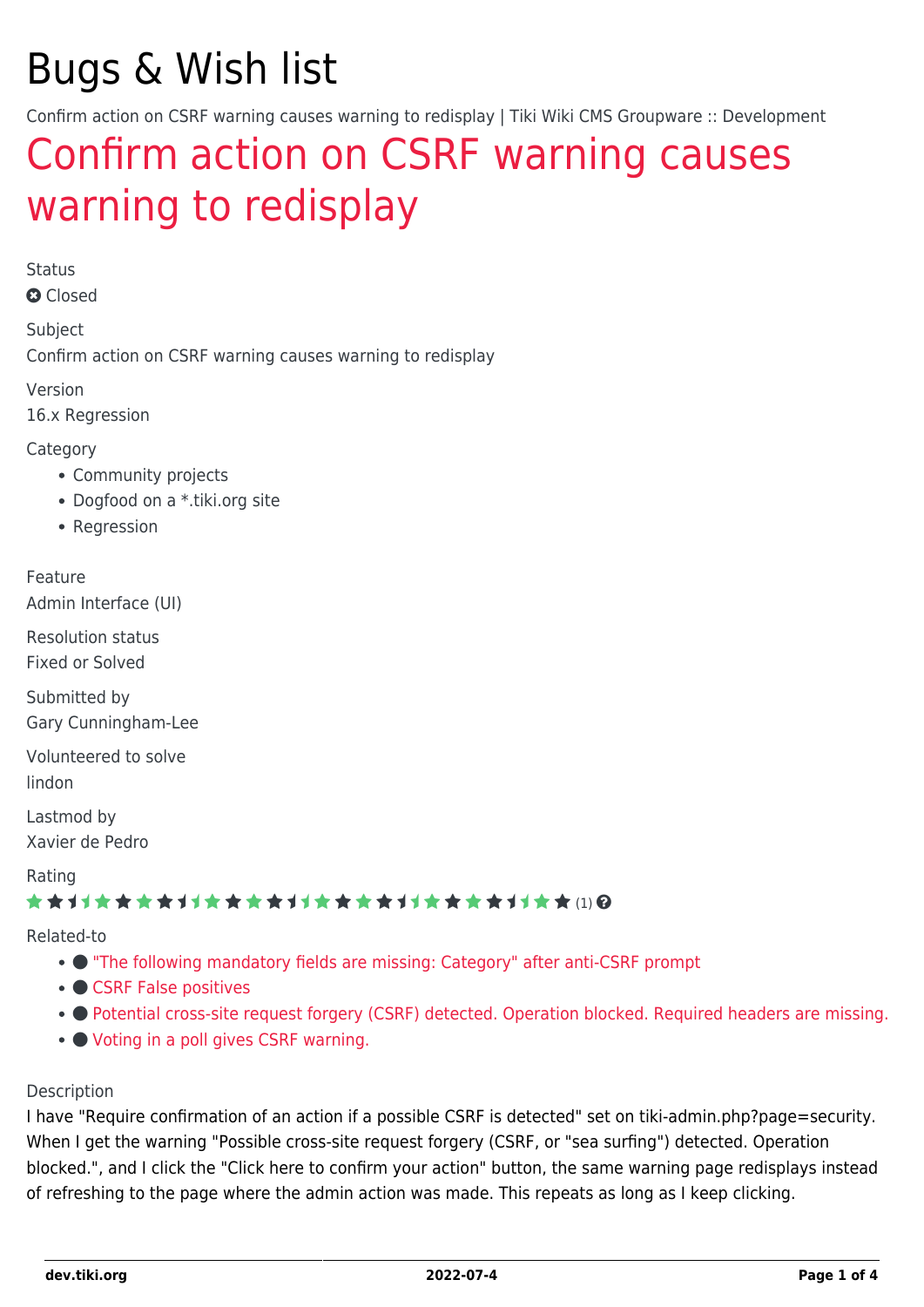But the admin change does get made. If I input the admin page URL or go back in browser history to the admin page, I can see the change did take effect.

This is on my local wamp installation, so I'll need to make a show instance unless other people can reproduce this bug.

### Solution

This error is from the old ask\_ticket() / check\_ticket() system. By Tiki17 this had been removed. Accordingly I cannot recreate in Tiki 18 or 19. Since there will be no further releases of Tiki16, there is no fix to be committed.

Also, in case this problem really relates to Tiki19, r68724 restored the default of not checking the old ticket system to avoid false anti-CSRF errors.

**Workaround** 

Take out the ask ticket() and check ticket() calls from admin/include security.php, although this may make the page slightly less secure.

Importance

8

Priority 40

Demonstrate Bug (Tiki 19+) This bug has been demonstrated on show2.tikiwiki.org

### [SVN update](#page--1-0)

Ticket ID 6169 Created Tuesday 08 November, 2016 04:24:55 GMT-0000 by Gary Cunningham-Lee

LastModif Sunday 21 July, 2019 17:13:38 GMT-0000

# Comments



I was wondering if anyone has found a solution to this problem, because I have run into this issue. Every time I click "confirm action" it just reloads the same page and it won't save any of my edits.

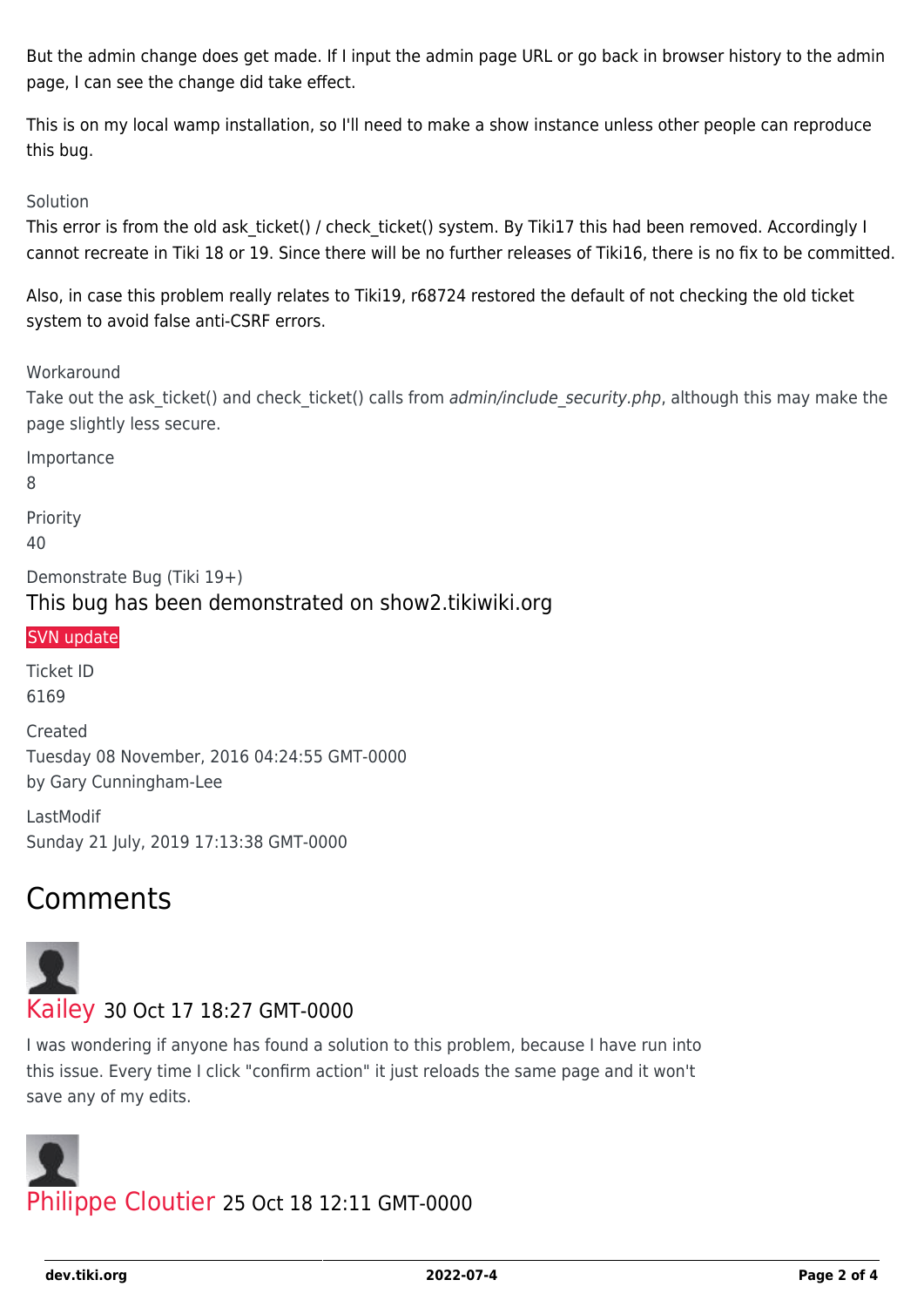Are you saying that every time you get a an anti-CSRF form, you get into this infinite loop? So that this is perfectly reproducible?

If so, can you provide an example list of steps to reproduce? And can you reproduce with a current version?

# [Philippe Cloutier](https://dev.tiki.org/user232) 25 Oct 18 12:12 GMT-0000

Also, can you see any PHP error message (even notices, even from Smarty) which may be relevant?



# [Philippe Cloutier](https://dev.tiki.org/user232) 21 Jan 19 17:16 GMT-0000

Lindon, if this should be closed, please set the Resolution status field to the appropriate value.



## [lindon](https://dev.tiki.org/user10302) 15 Mar 19 04:52 GMT-0000

Done, thanks Philippe.



## [Xavier de Pedro](https://dev.tiki.org/user9794) 21 Jul 19 17:08 GMT-0000

This CSRF never ending loop happened to me earlier today, on dev.t.o. I had logged in chromium-browser to dev.t.o as user "xavi" (no admin perms).

I needed to log in with my other user "xavidp" (the one with admin perms), so that I opened a private browsing window of chromium-browser. I went to visit the same page I had visited with the standard user where I had to fix some perms of that wiki page ( <https://dev.tiki.org/Wish%20Report%20Tpl> ). Clicked at "login" link at the top bar, which sent me to <https://dev.tiki.org/login>, provided the credentials, and then I got the message about CSRF at the url<https://dev.tiki.org/tiki-login.php>:

 $66$ 

### Error

Potential cross-site request forgery (CSRF) detected. Operation blocked. Reloading the page may help.

Everytime I tried (F5, visiting somewhere else within dev.t.o) and attempting to log in, I got the same CSRF error message reproduced, and I couldn't log in as user "xavidp".